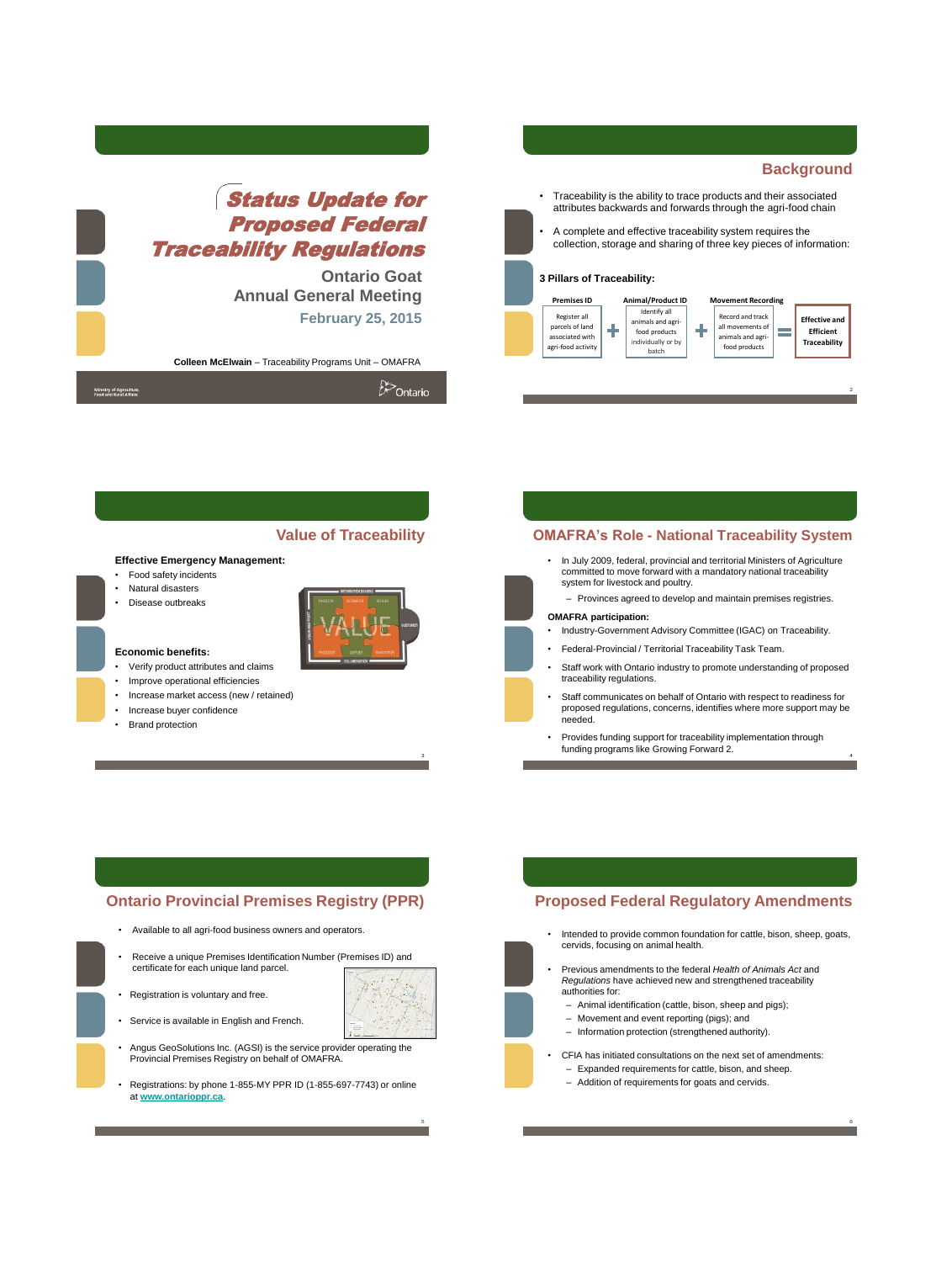## **CFIA's Consultation Timeline**

**Completed** 

- First consultation for proposed federal traceability regulations Fall 2013 **Completed**
- Pre-consultation Fall 2014
	- Second consultation for proposed federal traceability
- regulations Starting Winter 2015 • Draft regulation published in Canada Gazette, Part I
- Targeting Fall/Winter 2015
- Publish final federal traceability regulations in Canada Gazette, Part II
	- Targeting 2016

## **CFIA Animal Movement Reporting Proposal**

**As presented by CFIA during the first regulatory consultation (Fall 2013)** *- Subject to change based on the consultation process* 

### **Identification:**

- When leaving their farm of origin, goats younger than 12 months sent directly to an abattoir, and deadstock of goats younger than 12 months sent directly to a disposal site would be identified with:
- An individual animal identifier (electronic or non-electronic), **or** – A non-electronic tag bearing a herd mark unique to the premises of departure.
- In all other circumstances, goats would be identified with an approved individual animal identifier.

# **Animal/Product Identification**

9

- Identification could be for an individual animal, a group of animals, or a product (e.g. milk).
- Tools that could be used: – Radio Frequency Identification Tags
- (RFID);
- Visual ear tags (individual or group id);
- Leg or neck bands;
- Tattoos (individual or group); and
- Product lot numbers.

• Proposed federal regulations will include the type of animal identification to be used for goats.

– In consultation with industry.

# **CFIA Animal Movement Reporting Proposal**

**As presented by CFIA during the first regulatory consultation (Fall 2013)** *- Subject to change based on the consultation process* 

#### **Farms:**

- Movements within a farm would not need to be reported.
- Animals would not need to be identified with an approved indicator until they leave the farm of origin.
- 

8

• As sheep and goats are sometimes transported from their farm of origin to non-commercial operations, the producers would report the departure of sheep and goats from the farm of origin.

# **CFIA Animal Movement Reporting Proposal**

**As presented by CFIA during the first regulatory consultation (Fall 2013)** *- Subject to change based on the consultation process* 

#### **Intermediate Sites:**

*Auctions, assembly yards, feedlots, veterinary clinics, etc.*

- Operators of intermediate sites would not report the receipt of sheep, goats or cervids.
- Operators of intermediate sites would not report the departure of animals from their sites.
- Animals not bearing approved tags when received at the intermediate site would need to be identified with an approved tag.

## **CFIA Animal Movement Reporting Proposal**

**As presented by CFIA during the first regulatory consultation (Fall 2013)** *- Subject to change based on the consultation process* 

### **Terminal Sites:**

- *Abattoirs, rendering facilities, deadstock, etc.*
- Operators of terminal sites would report the identification numbers of slaughtered animals and of dead stock received, for all five species.
- Operators of terminal sites would be required to report the location of sites where animals and deadstock were loaded.